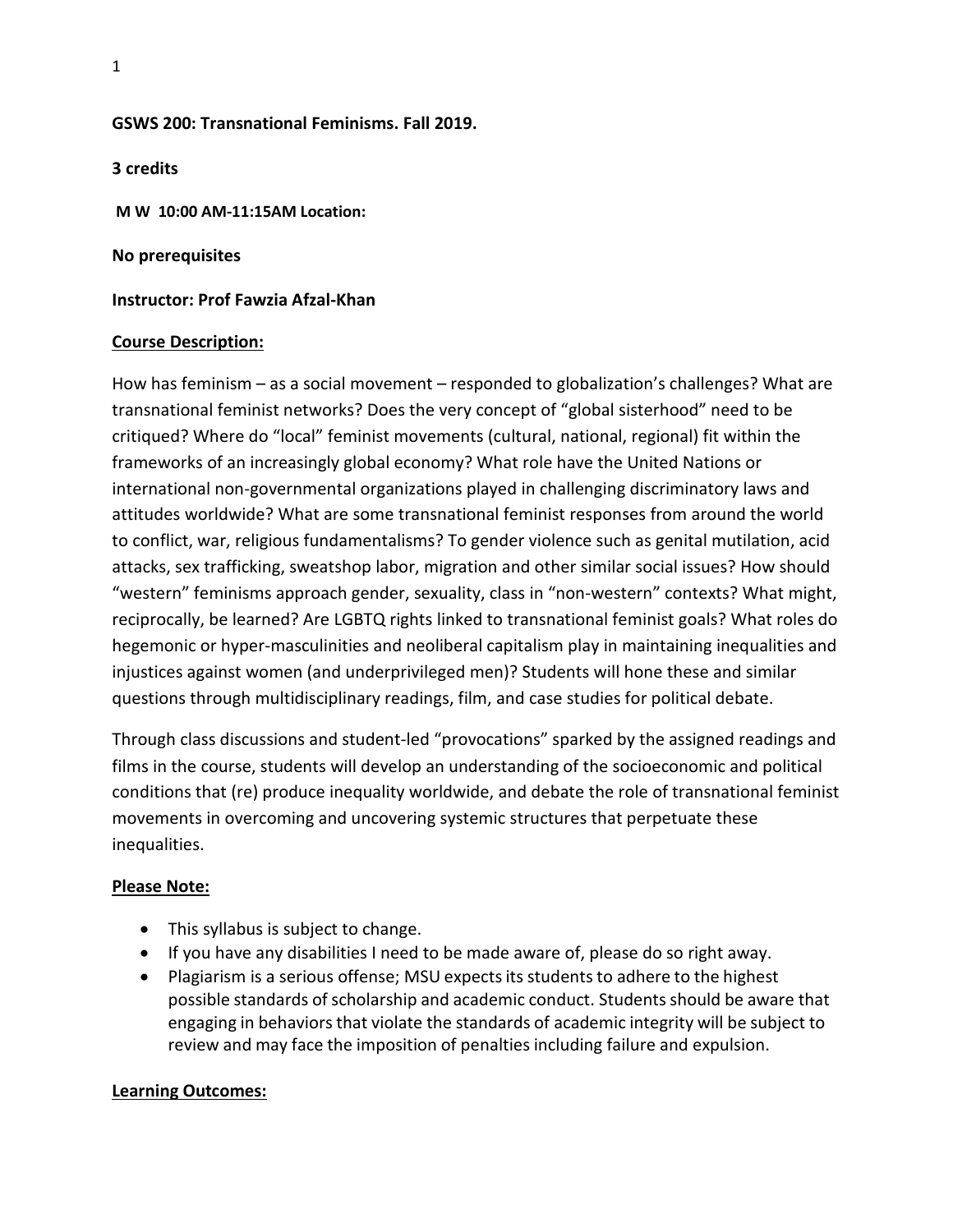Students who successfully complete this course will be able to:

- Explain the central concept and meaning of transnational feminist networks
- Critically examine in comparative ways the transition from a politics of hegemonic "global sisterhood" imposed by western nations, to a more egalitarian model of transnational networking in the global south.
- Critically evaluate and comment intelligently on successes and imitations of global organs of development such as the United Nations and other non-governmental organizations, on promoting women's and human rights agendas worldwide, especially with reference to the global south.
- Develop an understanding and critical vocabulary for thinking and speaking about issues of gender and sexuality in varied cultural, national, and religious contexts impacted by colonial and neocolonial histories, and how these discourses are deployed in an era of neoliberal capitalism and neoimperial wars to achieve various ends. Students will learn to evaluate to what extent and in what ways transnational feminist theory and practice might serve as a cross-cultural endeavor for achieving justice in today's world.

## **Methodologies:**

This will be a discussion-based class, where assigned weekly readings and films will be analyzed and discussed collectively in class sessions. I will offer some initial comments and opening questions and then students are expected to respond to these and add their own questions and responses. Students will be put into pairs or small groups, which will be expected to lead class discussions for each unit, and provide Internet leads to enhance discussion and generate additional probing questions as appropriate.

Student learning is expected to take place via class participation, group provocations, journaling, and a final paper **(see endnote #1**)

### **Texts:**

Note: Articles marked by an asterisk below are either available on our course site or you can find them in the library or on the net. The rest of our readings are selections from books also listed below that have been scanned and added to Canvas.

### **You are required to purchase ONLY ONE textbook, which is a nove**l:

Ozeki, Ruth. 1998. *My Year of Meats.* Viking Press. (ordered at bookstore)

### The books from which you'll be reading selected chapters are as follows**:**

Basu, Amrita, Ed. 2017. *Women's Movements in the Global Era: the Power of Local Feminisms.*  Boulder: Westview Press. (ordered for you at bookstore)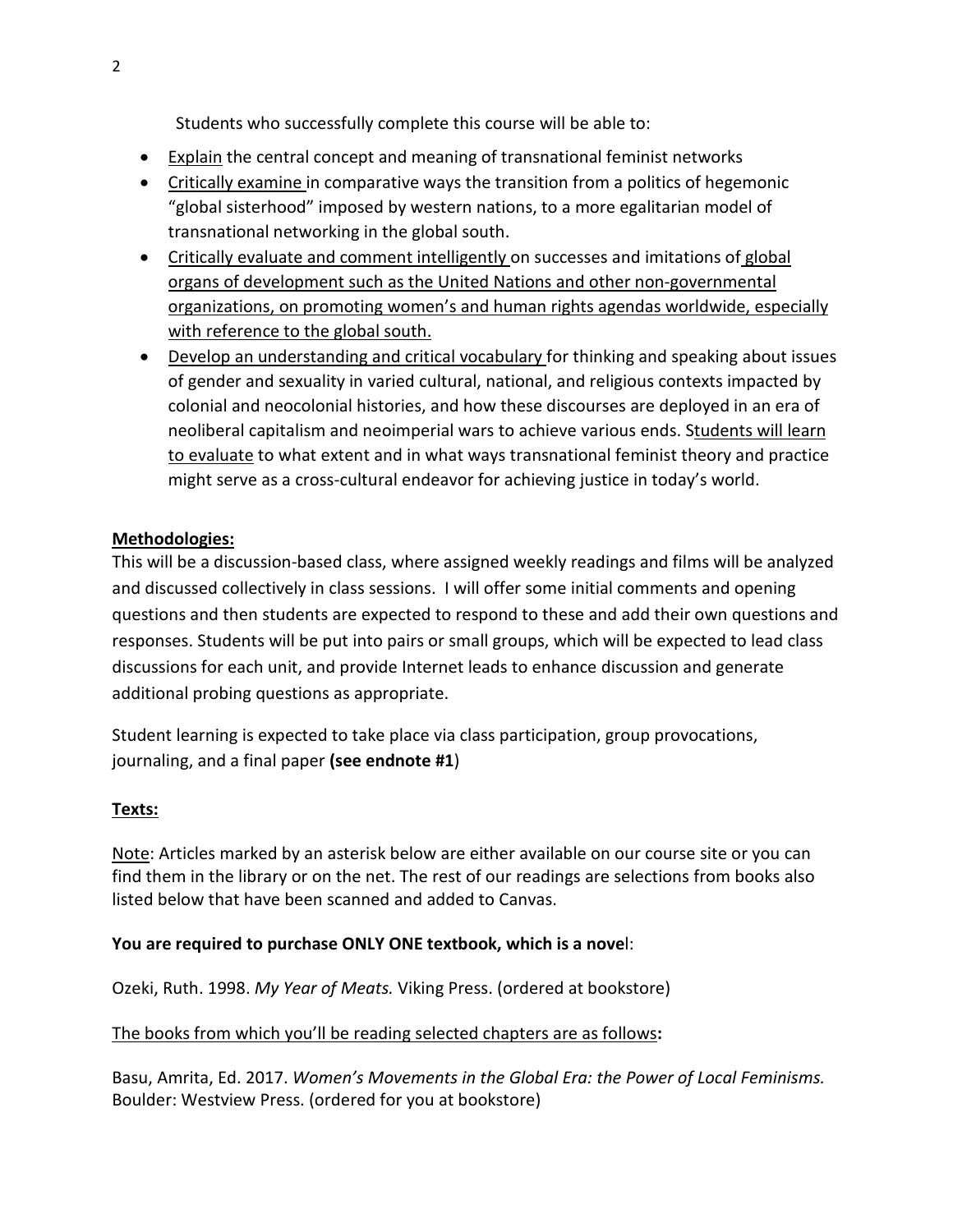Hawkesworth, Mary. 2012. *Political Worlds of Women.* Stanford: Stanford University Press. (ordered for you at bookstore)

Chowdhury, Elora and Liz Philipose. 2016. Eds. *Dissident Friendships: Feminism, Imperialism and Transnational Solidarity.* University of Illinois Press

Chowdhury, Elora. 2011. *Transnationalism Reversed: Women Organizing Against Gendered Violence in Bangladesh*. SUNY Press.

Riley, Robin Lee, Chandra Talpade Mohanty, and Minnie Bruce Pratt .2008. *Feminism and War: Confronting US Imperialism.* Zed Books

Ratti, Rakesh. 1993. *Lotus of Another Color*. Abe Books

Lee, Janet and Susan Shaw. 2010. *Women Worldwide: Transnational Feminist Perspectives on Women.* Mcgraw-Hill.

Robin Morgan. 1984. *Sisterhood Is Global.* Doubleday.

Angela Rose Miles, ed. 2013. *Women in a Globalizing World: Equality, Development, Peace and Diversity.* Inanna Publications. (ordered at bookstore)

## **Articles:**

## **(articles marked with asterisk are indicated as readings I plan for us to discuss in class)**

\*Amar Wahab. "Homosexuality/Homophobia is un/African"?: Un/Mapping Transnational Discourses in the Context of Uganda's Anti*-*Homosexuality Bill*/*Act. *Journal of Homosexuality*, October 2015

\*Cyra Akila Choudhury . "Governance Feminism's Imperial Misadventure: Progress, International Law, and the Security of Afghan Women." In *Contesting Feminisms: Gender and Islam in Asia*. Ed. Huma Ahmed Ghosh, SUNY Press: 2015, pp. 227-250. (possible substitute for Zillah Eisenstein's article)

\*Elora Chowdhury. "Locating Global Feminisms Elsewhere*:* Braiding US Women of Color and Transnational Feminisms." *Cultural Dynamics* 21.1 (2009): 51 -78.

\*Radhika Coomaraswamy. "Are Women's Rights Universal*?*: Re-Engaging the Local." *Meridians*: feminism, race, transnationalism, Volume 3, Number 1, 2002, pp. 1-18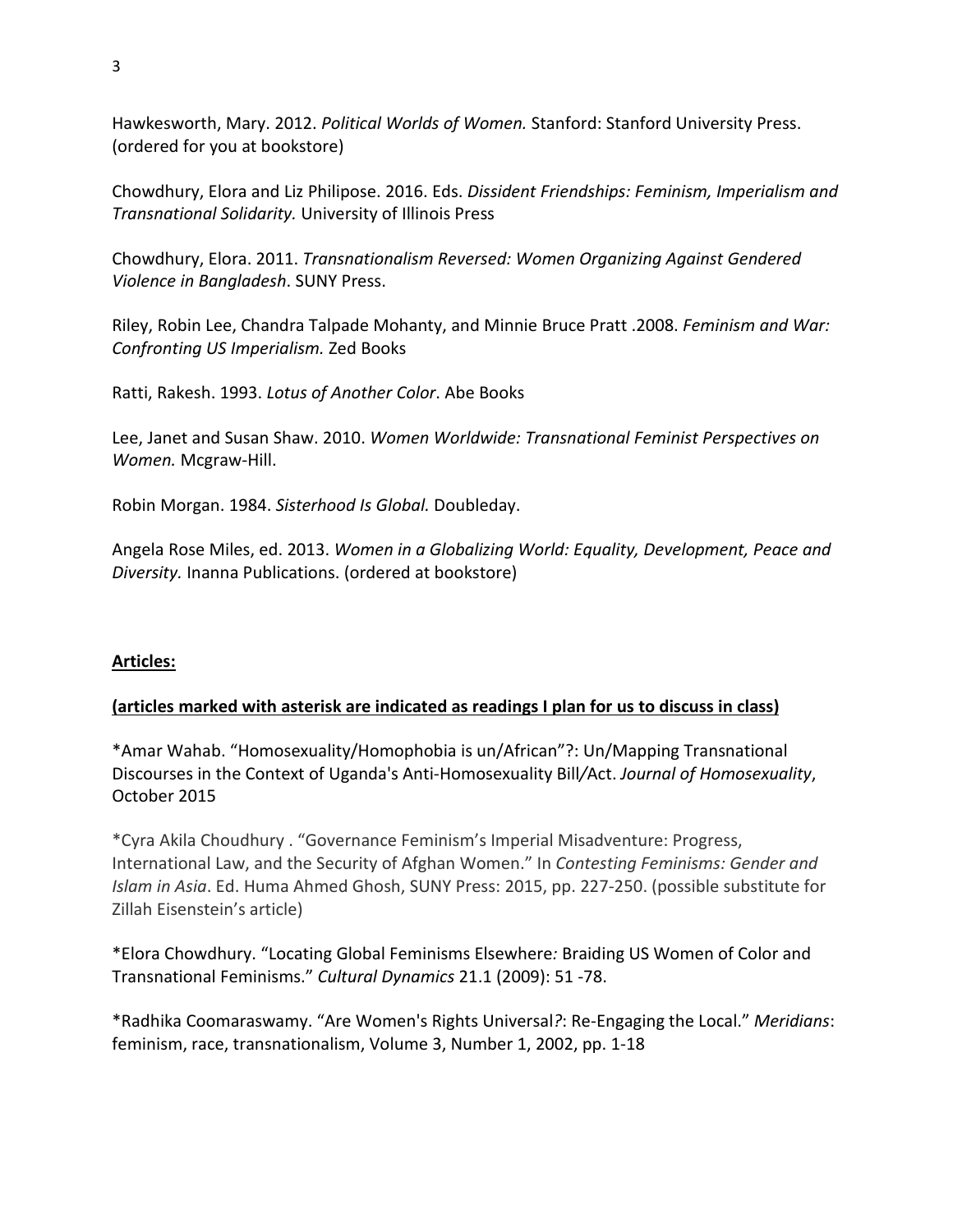\*Fawzia Afzal-Khan. "The Heart of Darkness in Zero Dark Thirty." *Counterpunch.org* (2012). *https://www.counterpunch.org/2012/12/14/the-heart-of-darkness-in-zero-dark-thirty*

\_\_\_\_\_\_\_\_\_\_\_ "The Politics of Pity and the Individual Heroine Syndrome- Mukhtaran Mai and Malala Yousafzai of Pakistan." *Performing Islam*, vol 4, issue no. 2 (2015), pp. 151-73 (possible reference article for final paper).

\*Dina Siddiqui, "Do Bangladeshi Garment Workers Need Saving? Sisterhood in the Postsweatshop era" *Feminist Review* No. 91, (2009), pp. 154-174

\*Isabelle Gunning. "Female Genital Surgeries and Multicultural feminism: the ties that bind, the differences that distance." *Third World Legal Studies*, 1994–1995: 17–47.

\*Joseph Massad, "ReOrienting Desire: The Gay International and the Arab World" *Public Culture.* Vol 14:2, 2002, pp. 361-85.

**Films:**

*Babe*l (Mexico and USA) dir Alejandro González Iñárritu, 2006

*Zero Dark Thirty* (USA) dir Kathryn Bigelow, 2012

*Saving Face* (Pakistan) dir. Sharmeen Obaid Chinoy, 2012

*Warrior Marks* (Pratibha Parmar and Alice Walker, UK/USA), 1994

*Orientalism* (Sut Jhally; USA), 1998

*Pray the Devil Back to Hell* (dir. Gini Reticker Liberia), 2008

*Jihad For Love* (India, UK), 2007

*Afghan Women: A History of Struggle* dir. Kathleen Foster (USA; 2007)

### **Additional secondary materials to look up if interested:**

<http://www.rawa.org/index.php>

On the Revolutionary Association of Women in Afghanistan

<http://www.shirkatgah.org/>

On Pakistan's leading Feminist Resource Center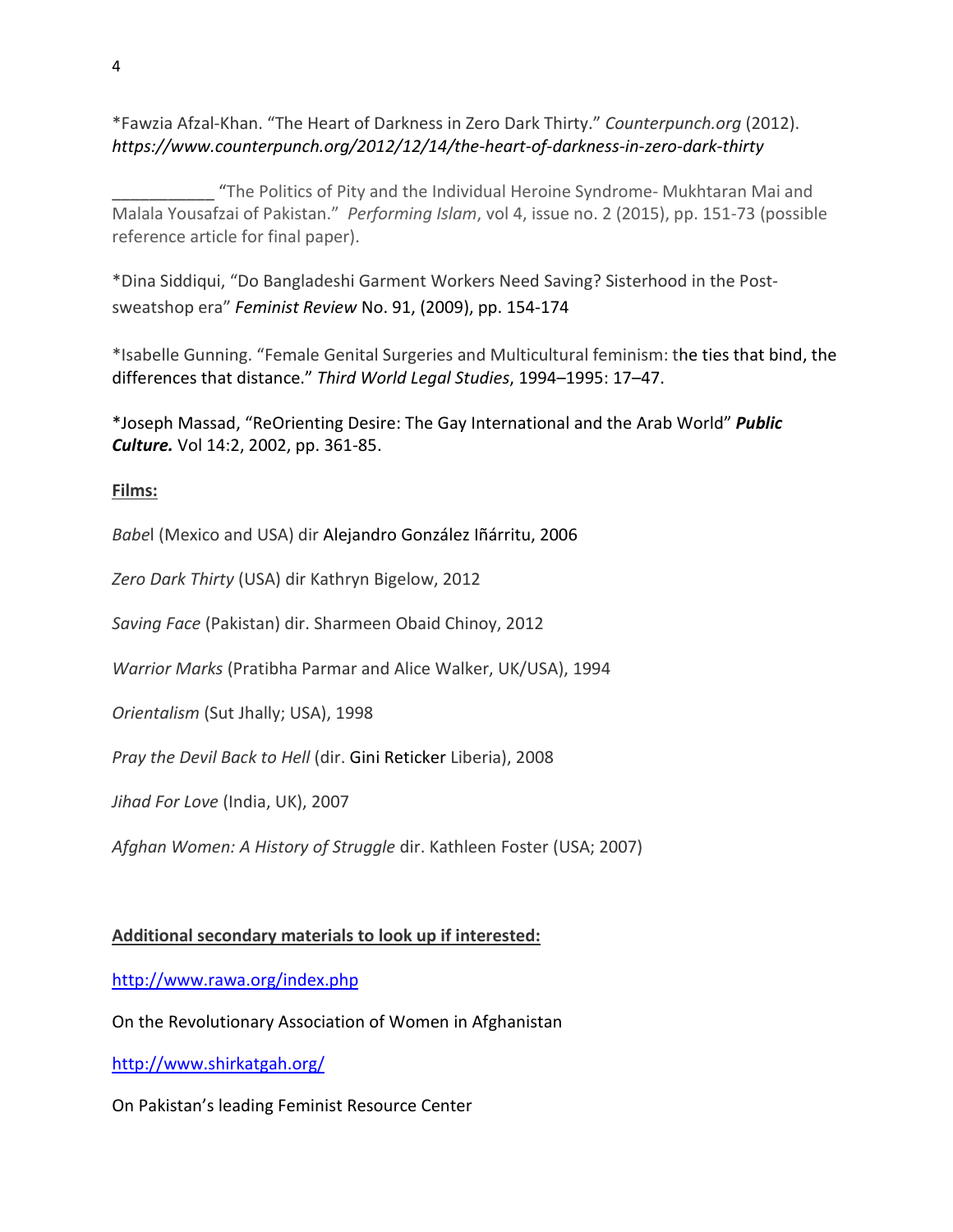#### <http://www.wluml.org/node/5408>

Women Living Under Muslim Laws

#### **Assignments:**

## **NO LATE ASSIGNMENTS WILL BE ACCEPTED UNLESS APPROVED THROUGH PRIOR ARRANGEMENT.**

## **Please also note our syllabus order/readings etc are subject to change at any time. YOU are expected to keep track of any changes that occur.**

- **25% =Group Provocations** throughout the semester. These consist of members assigned to a group (or pairs)—to come prepared to the classes they are expected to lead discussions for (as indicated on syllabus), with discussion questions meant to provoke responses from their peers based on the assigned readings. Everyone in class is expected to participate and contribute equally to their groups. **Each one of you is expected to hand in** a 1 paragraph description of what ideas you came up with for your group's activities, questions you contributed for the assigned readings, and list any internet articles or blogs or videos you came across and used in class that you felt deepened your understanding of the issues at hand.
- **30%= a portfolio of your weekly responses PLUS a short midterm.** I will collect these (in a nice, neat binder, properly labeled) **THRICE** during the semester (dates are indicated below). Your group provocation notes can be part of these. BRING THE BINDER TO CLASS AND HAND IN TO ME **SEP 26th , OCT 26th and DEC 12th.** EACH WEEKLY ENTRY SHOULD BE DATED, AND SHOULD REFERENCE THE READINGS/FILMS FOR EACH WEEK AND RECORD YOUR THOUGHTS ON THESE IN ONE ENTRY PER WEEKWHICH SHOULD BE BETWEEN 1-2 pages double spaced. You should write out quotes that jump out at you from each reading, scenes or quotes from films, comment on these, ask your questions, connect the readings and films to each other, to what's happening in the world, etc. Think about what particularly sparked your interest in a reading or film and why, and how the term "transnational feminism" started to take shape/become clearer in your mind. *TOTAL MIN # of double-spaced pages expected by term end: 14-16*
- **30%=Final paper**, **6-8 pp., double-spaced.** Your portfolio, if well and regularly kept, will help you wr[i](#page-5-0)te this paper. Works Cited page is additional, follow MLA format.<sup>i</sup>
- **15%= Active class participation:** You must participate in class by speaking up/asking a question or offering a comment related to the assigned text, at least ONCE every session, and respond to ONE other classmate's observation/comment/question in each class as well. This means EACH of you must offer TWO interventions during each class session.

## **TOTAL NUMBER OF WRITTEN PAGES SUBMITTED FOR THE TERM MUST NUMBER BETWEEN 22 and 25.**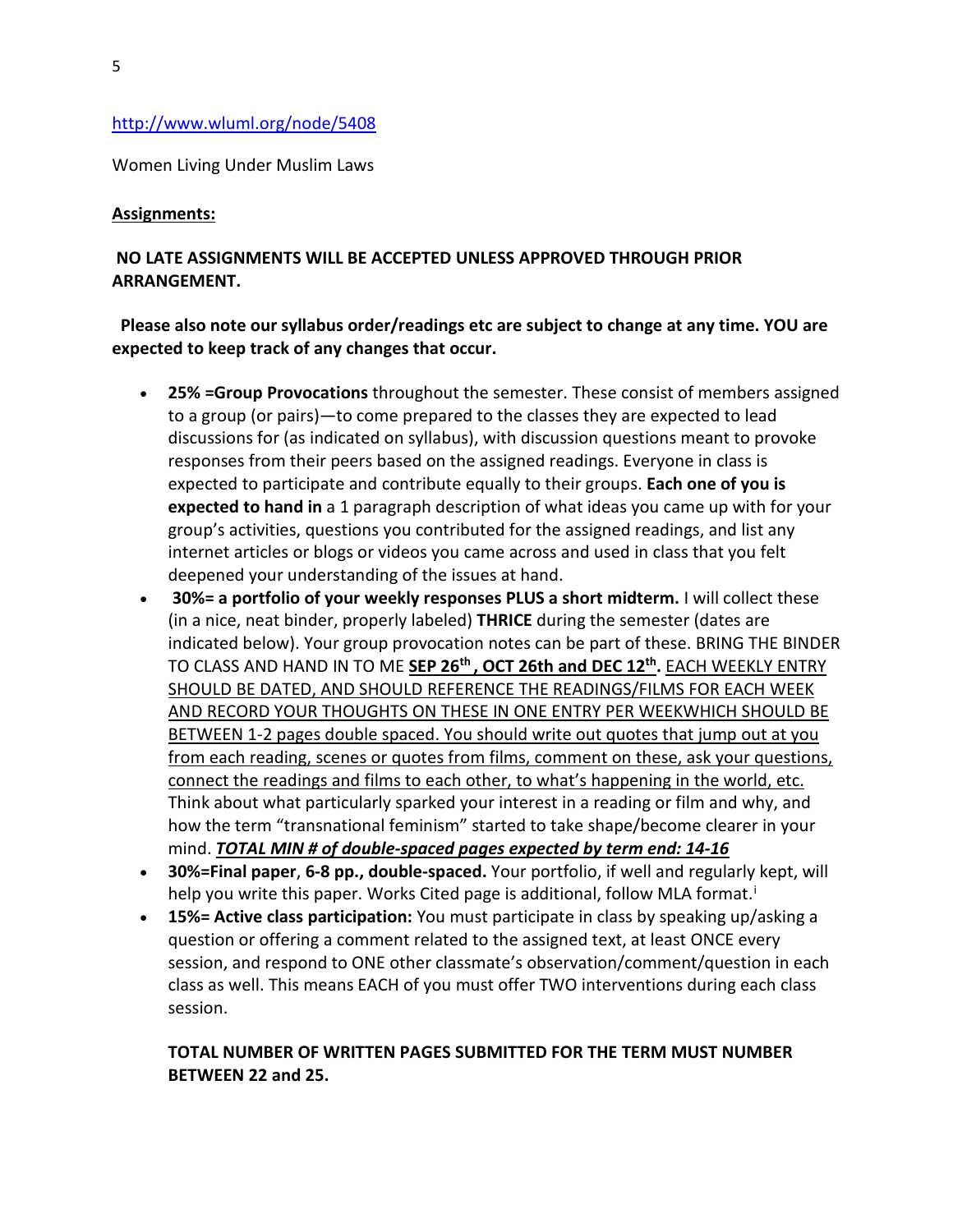## <span id="page-5-0"></span>**Class Rules:**

- NO electronic devices in class to be visible—unless I ask you to use them to look up something, or unless you are using your laptop for a powerpoint during your provocation. Otherwise—take notes on a notepad using pen or pencil.
- No more than 3 unexcused absences are allowed during the term.
- Being continually late, popping in and out or nodding off in class will be grounds for admonishment and a poor final grade. Kindly visit the restroom prior to coming to class, shut off your mobile phones, and get a good night's rest!

### **SCHEDULE (Individual sessions are subject to change)**

Week 1 Session 1 Wed Sep 4: Meet and Greet; Groups assigned. Powerpoint Lecture by Fawzia on Main Schools of Feminist Theory as Backdrop for understanding Transnational Feminisms

## **UNIT 1: Global vs Transnational Feminisms: Main debates, Policy Instruments:** *Group #1 starts leading discussions Week 2, session 2, till end of unit*

Week 2 Session 1 Sep 9: Watch "Orientalism" in Class; discuss the "other" as backdrop to our concerns.

<https://www.youtube.com/watch?v=4QYrAqrpshw> and <https://www.youtube.com/watch?v=bZiyXEF1Aas>

Week 2 Session 2 Sep 11: "Sisterhood is Global"—Introduction from *Sisterhood Is Global* by Robin Morgan. Available online. <https://www.feminist.com/resources/artspeech/inter/sisterhood.htm>

Group #1 leads Discussion with prompt: "*Patriarchy is the same everywhere and the cause that unites women"* as backdrop to our concerns this term; the usefulness/ drawbacks of this analytic frame.

*Directions for Group 1 for Sep 16 and the next two weeks (weeks 3 and 4): Prepare power points explaining and outlining pros and cons of the UN conferences on women's rights, on the one hand, and the WSF (World Social Forum) on the other hand, as spaces for transnational feminist organizing, using the readings and links assigned for the rest of Unit 1 below; focus on raising questions that the class can consider moving into the readings assigned for this unit)*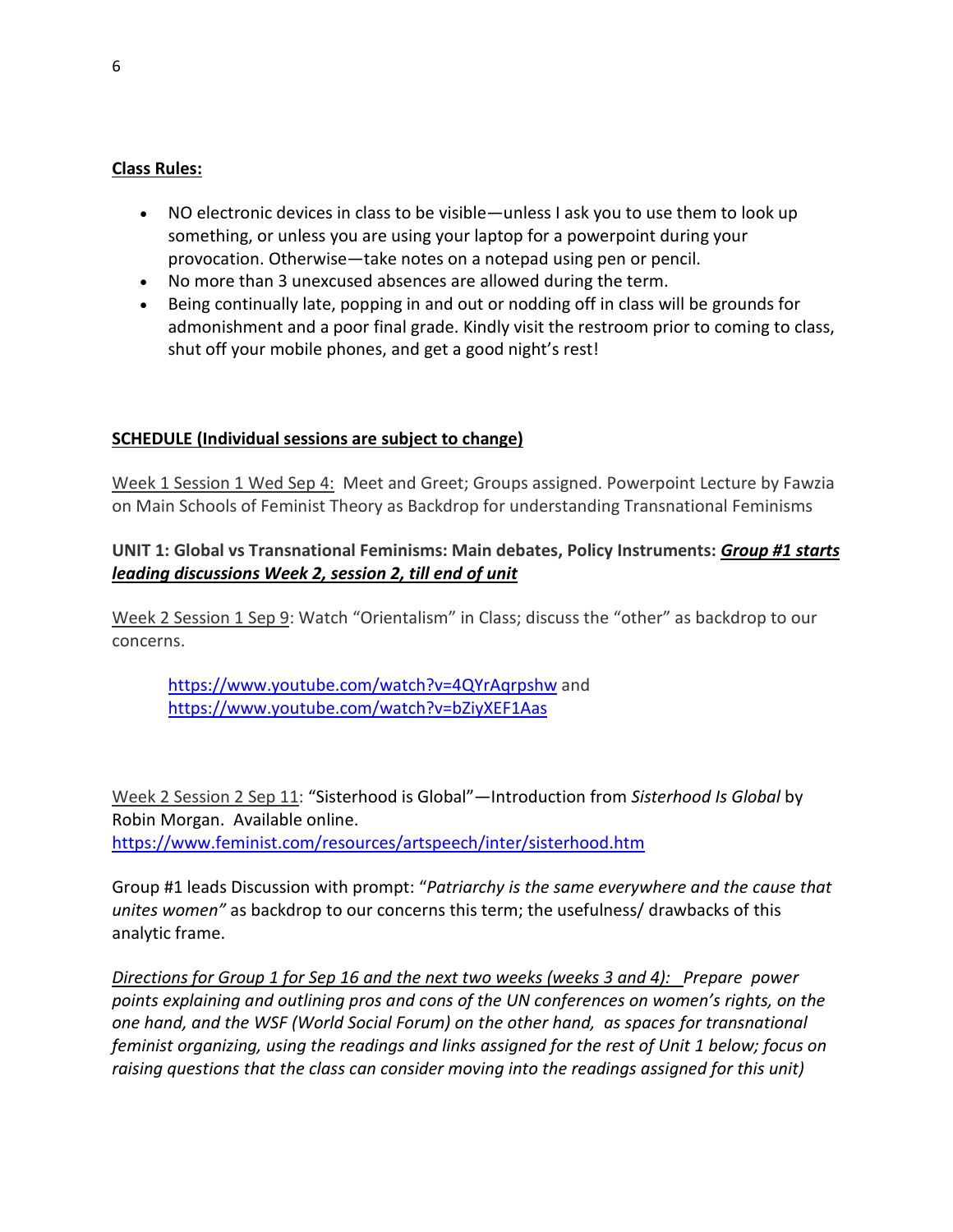Week 3 session 1 Sep 16 : The UN as a global or transnational feminist instrument? Reading: PP 7-12 of *Women's Movements in the Global Era* ("Transnational Influences) ed. Amrita Basu (on the U.N Decade for Women; pros and cons)

Week 3 Session 2 Sep 18: Reading: "International and Transnational Political Activism" pp 249- 278 in *Political Worlds of Women* by Mary Hawkesworth.

Week 4 Session 1 Sep 23: Group 1 Leads Discussion w powerpoint : Reading: "Activism and Advocacy in Comparative Perspective" pp 165-177 " in *Political Worlds of Women.* and "Building Solidarity through the World Social Forum" which can be accessed here[:http://www.isiswomen.org/index.php?option=com\\_content&view=article&id=520:buildin](http://www.isiswomen.org/index.php?option=com_content&view=article&id=520:building-global-solidarity-through-feminist-dialogues&catid=116&Itemid=452) [g-global-solidarity-through-feminist-dialogues&catid=116&Itemid=452](http://www.isiswomen.org/index.php?option=com_content&view=article&id=520:building-global-solidarity-through-feminist-dialogues&catid=116&Itemid=452)

Week 4 Session 2 Sep 25: No Class

Week 5 Session 1 Sep 30:

Sep 26: Based on Reading: No Class -- you will answer some short questions in writing in class; plus connect the article it to readings discussed thus far. You will upload these answers at the end of class onto course site. This will comprise your midterm evaluation, along with portfolio.

## **HAND IN PORTFOLIOS (1ST TIME) to TA**

## **UNIT 2: Beyond the White Savior Complex.** *Group 2 Leads Discussion for this unit*

Week 5 session 1 Oct 1: Reading, R. Coomaraswamy, "Are Women's Rights Universal?"

*Watch Warrior Marks by Pratibha Parmar and Alice Walker on your own before next class*

Week 5 session 2 Oct 3: Discuss film in context of Reading: "Female Genital Surgeries and Multicultural Feminism" by Isabelle Gunning as well as last week's reading "Are Women's Rights Universal?"—**Group 2: have a PP ready with questions about the film that refers to both readings**

Week 6 Session 1 Oct 8: In-Class viewing<https://www.youtube.com/watch?v=HHw4HEzzsyc> on Bangladesh Sweatshops. *Q for Group 2 to focus on/develop: is this reporting an eg of Transnational feminist analysis? If yes, how, if not, why not?* 

Week 6 Session 2 Oct 10: Reading: Dina Siddiqui, "Do Bangladeshi Garment Workers Need Saving?" Q: *How does reading Dina's analyses alter the way you now view (or ask different questions) of TV reporting/films on Bangladesh garment industry disasters?* Look at student blog entry[: https://umdgenderandglobalization.wordpress.com/page/8/](https://umdgenderandglobalization.wordpress.com/page/8/)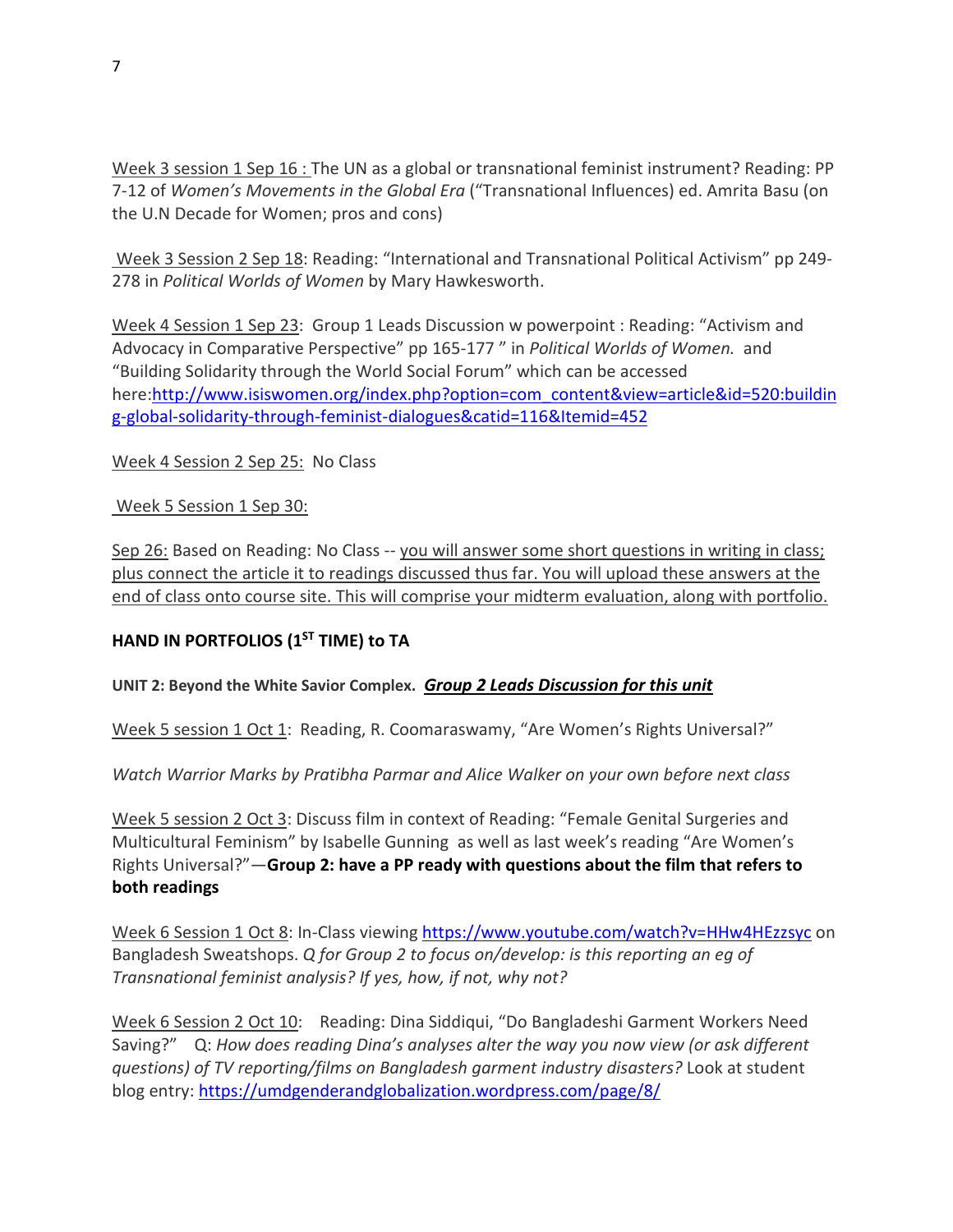Week 7 Session 1 Oct 15: Doc film by Sharmeen Obaid, *Saving Face* paired with Ch I on Acid Violence and TFO (Transnational Feminist Organizations) in Elora Chowdhury's *Transnationalism Reversed.* 

Week 7 Session 2 Oct 17: Reading: "Bridging the Divide in Feminism" by Yuanfang Dai in *Dissident Friendships: Feminism, Imperialism and Transnational Solidarity.*

**Group 2 should be prepared to make concluding remarks with questions for further exploration.**

## **WEEK 8 IS FALL BREAK**

**UNIT 3: Transnational Feminist Solidarity vs. Transnational Violence**: *Group 3 Leads discussion for this unit*

Week 9 Session 1 Oct 29: Reading: "The Other Side of Globalization: Legal regulation of Cross-Border Movements" by R. Kapur (from *Women in a Globalizing World.)*

Week 9 Session 2 Oct 31: Come to class having watched *Babel* on your own time: we will discuss the film in light of week 8's articles. Provocation should focus on: expanding understanding of transnational feminisms as going beyond "women's issues" to link with violent nature of patriarchal capitalist world economic system; Trump's current policies on immigration etc. *Group 3 should have a powerpoint presentation that raises questions linking up the issues and articles and film (Babel) for class discussion*

### **HAND IN PORTFOLIOS-2nd Time**

Week 10 Session 1 Nov 5: Start watching film *Zero Dark Thirty* in class; watch the remainder on your own before next class meeting

Week 10 Session 2 Nov 7: Reading: Fawzia's essay in *Counterpunch.org* [https://www.counterpunch.org/2012/12/14/the-heart-of-darkness-in-zero-dark-thirty;](https://www.counterpunch.org/2012/12/14/the-heart-of-darkness-in-zero-dark-thirty) From *Feminism and War*: "Decolonizing the Grammar of International Law" AND "ReMilitarizing the Globe" by Zillah Eisenstein—Group #3 should combine points from these three essays to provoke discussion tying them to the film, *Zero Dark Thirty*

Week 11 Session 1 Nov 12: COME TO CLASS HAVING WATCHED THE DOCUMENTARY AFGHAN WOMEN: A HISTORY OF STRUGGLE (ON RESERVE)

Reading: From *Contesting Feminisms: Gender and Islam in Asia*, "Governance Feminism's Imperial Misadventure: Progress, International Law, and the Security of Afghan Women" by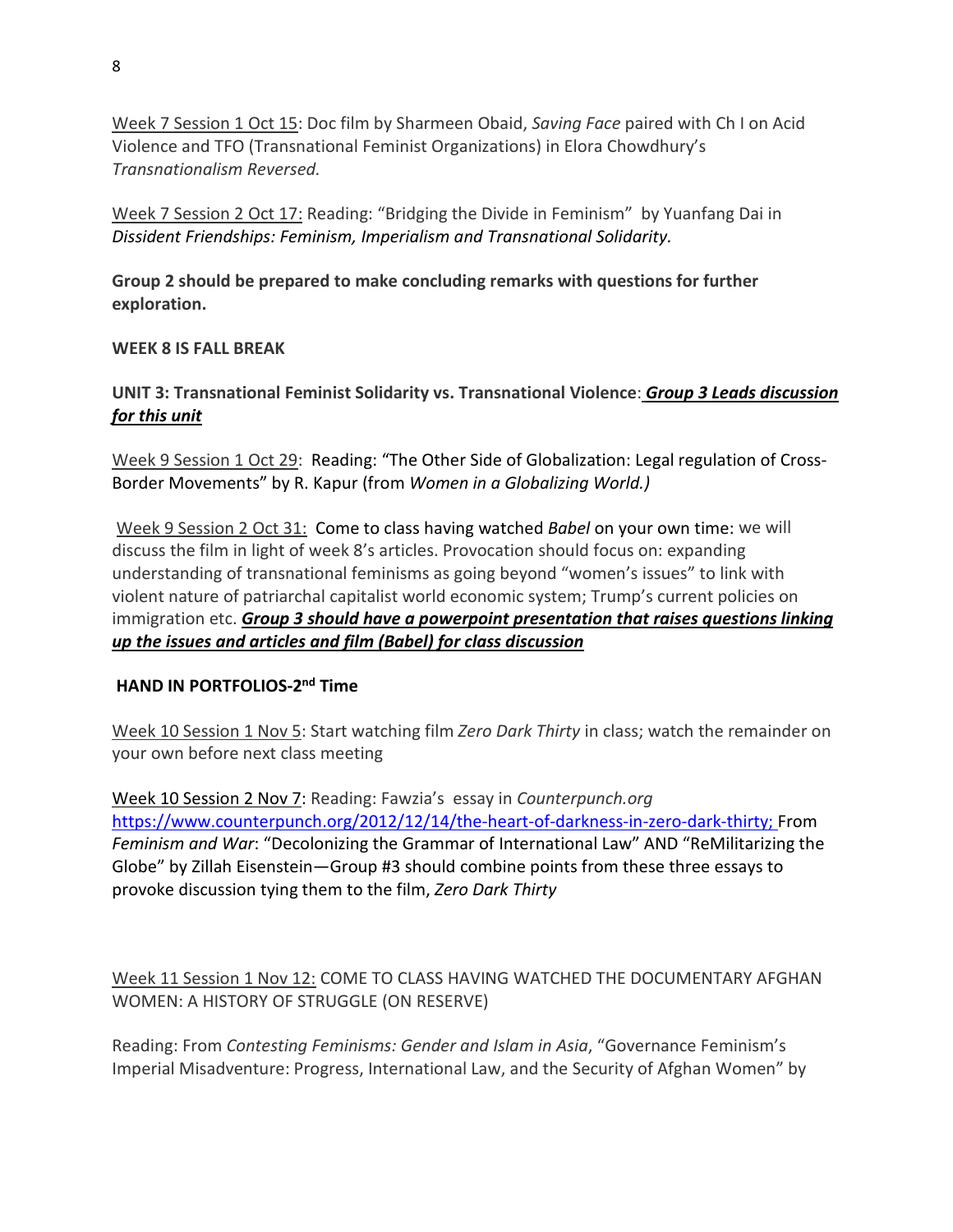Cyra Akila Choudhury (Group 3 discuss/show clips of RAWA and from the doc Afghan Women to enhance discussion)

Week 11 Session 2 Nov 14: Reading: *From Women's Movements in the Global Era,* "Pakistan's Women's Movement: Protests, Programming, and Revitalization" by Farida Shaheed. *I will try to get her on skype for part of this class to answer questions.* 

# **Unit 4: Transnational Theory and Activism around Ecology and LGBTQ issues:** *Group 4 Leads till end term*

Week 12 Session 1 Nov 19: Reading: From *Women in a Globalizing World—"*Alternatives and Resistance." pp. 511-539 And pp. 218-224, Helen Forsey, "GMO's: Globalizing Male Omnipotence"

Week 12 Session 2 Nov 21: *My Year of Meats* (Ist half of novel) **Group 4: Start connecting up semester's readings with the novel**

Week 13 Session 1 Nov 26: *My Year of Meats*. (2nd half of novel); combine with clips from the doc*: Super Size Me* available at: [https://www.youtube.com/watch?v=Sgcc\\_ZZnAgM](https://www.youtube.com/watch?v=Sgcc_ZZnAgM)

Week 13 Session 2 Nov 28: In class search and collection of material by and on four transnational feminist speakers coming to us on Dec  $5<sup>th</sup>$ ; students agree on what to read in prep for their visit: EMAIL TO fAWZIA

Week 14 Session 1 Dec 3: Readings: Sharmeen Islam, "Toward a Global Network of Asian Lesbians" (pp 41-46 from *Lotus of Another Color*) and Joseph Massad, "ReOrienting Desire: The Gay International and the Arab World"

Week 14 Session 2 Dec 5: Panel session with transnational feminists here in class; Meet and Engage with: Nighat Said Khan, Uma Chakravorty, Bishnupriya Paul and Tiina Rosenberg.

EACH GROUP NOMINATES/SELECTS ONE PERSON TO REPRESENT THER GROUP TO INTERACT WIYH AND ASK QUESTIONS OF OUR SPEAKERS

Week 15 Session 1 Dec 10: "Uganda's Anti-Homosexuality Bill and Transnational Discourses" (n Resources on class site)

Week 15 Session 2 Dec 12: Concluding comments on orientalism and transnationalism with group 4 also bringing up questions on Pervez Sharma's film *Jihad for Love* and the BBC channel 4 doc, *How Gay Is Pakistan?* (available on netflix)--*which everyone is expected to have watched on their own prior to class.* Link to discussions of Islam, Massad and Wahab from previous sessions.